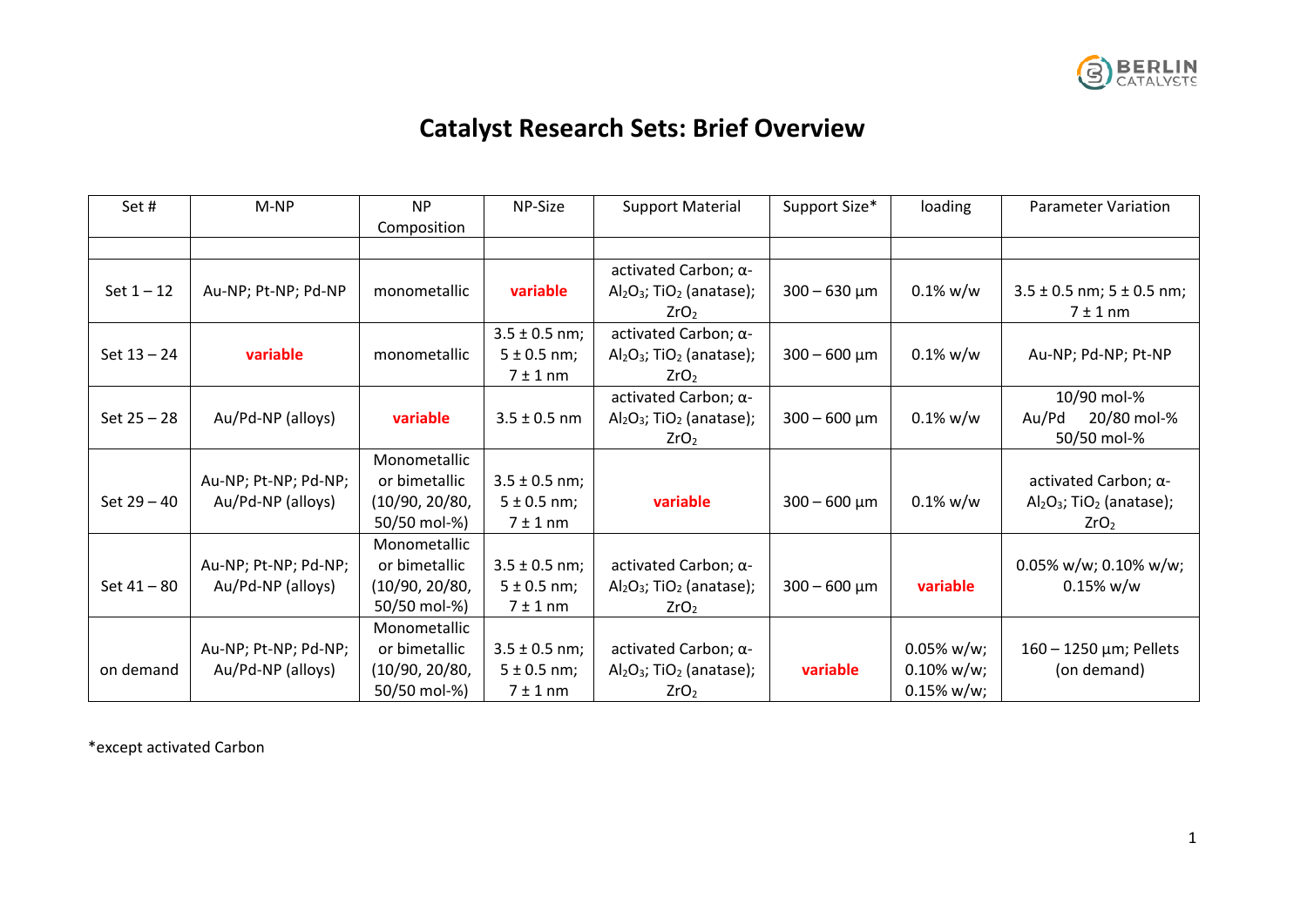

## **Catalyst Research Sets: Detailed Information**

|       | Noble    | Noble Metal NP |            |                                          |                     |             |                                            |
|-------|----------|----------------|------------|------------------------------------------|---------------------|-------------|--------------------------------------------|
| Set#  | Metal NP | Composition    | NP-Size    | <b>Support Material</b>                  | <b>Support Size</b> | loading     | <b>Parameter Variation</b>                 |
|       |          |                |            |                                          |                     |             |                                            |
|       | Species  |                |            |                                          |                     |             |                                            |
|       |          |                | See        |                                          |                     |             | Catalysts 1: 3.5 nm; Catalysts 2: 5 nm and |
| Set 1 | Au-NP    | monometallic   | Parameter  | $\alpha$ -Al <sub>2</sub> O <sub>3</sub> | $300 - 630 \mu m$   | $0.1\%$ w/w | Catalyst 3: 7 nm                           |
|       |          |                | Variation  |                                          |                     |             |                                            |
|       |          |                | <b>See</b> |                                          |                     |             | Catalysts 1: 3.5 nm; Catalysts 2: 5 nm and |
| Set 2 | Pt-NP    | monometallic   | Parameter  | $\alpha$ -Al <sub>2</sub> O <sub>3</sub> | $300 - 630 \mu m$   | $0.1\%$ w/w | Catalyst 3: 7 nm                           |
|       |          |                | Variation  |                                          |                     |             |                                            |
|       |          |                | See        |                                          |                     |             | Catalysts 1: 3.5 nm; Catalysts 2: 5 nm and |
| Set 3 | Pd-NP    | monometallic   | Parameter  | $\alpha$ -Al <sub>2</sub> O <sub>3</sub> | $300 - 630 \mu m$   | $0.1\%$ w/w | Catalyst 3: 7 nm                           |
|       |          |                | Variation  |                                          |                     |             |                                            |
|       |          |                | <b>See</b> |                                          |                     |             | Catalysts 1: 3.5 nm; Catalysts 2: 5 nm and |
| Set 4 | Au-NP    | monometallic   | Parameter  | activated Carbon                         | Norit SX Plus       | $0.1\%$ w/w | Catalyst 3: 7 nm                           |
|       |          |                | Variation  |                                          |                     |             |                                            |
|       |          |                | <b>See</b> |                                          |                     |             | Catalysts 1: 3.5 nm; Catalysts 2: 5 nm and |
| Set 5 | Pt-NP    | monometallic   | Parameter  | activated Carbon                         | Norit SX Plus       | $0.1\%$ w/w | Catalyst 3: 7 nm                           |
|       |          |                | Variation  |                                          |                     |             |                                            |
|       |          |                | <b>See</b> |                                          |                     |             | Catalysts 1: 3.5 nm; Catalysts 2: 5 nm and |
|       | Pd-NP    |                | Parameter  | activated Carbon                         | Norit SX Plus       | $0.1\%$ w/w |                                            |
| Set 6 |          | monometallic   |            |                                          |                     |             | Catalyst 3: 7 nm                           |
|       |          |                | Variation  |                                          |                     |             |                                            |
|       |          |                | See        |                                          |                     |             | Catalysts 1: 3.5 nm; Catalysts 2: 5 nm and |
| Set 7 | Au-NP    | monometallic   | Parameter  | TiO <sub>2</sub> (anatase)               | $300 - 630 \mu m$   | $0.1\%$ w/w | Catalyst 3: 7 nm                           |
|       |          |                | Variation  |                                          |                     |             |                                            |
|       |          |                | <b>See</b> |                                          |                     |             | Catalysts 1: 3.5 nm; Catalysts 2: 5 nm and |
| Set 8 | Pt-NP    | monometallic   | Parameter  | $TiO2$ (anatase)                         | $300 - 630 \mu m$   | $0.1\%$ w/w | Catalyst 3: 7 nm                           |
|       |          |                | Variation  |                                          |                     |             |                                            |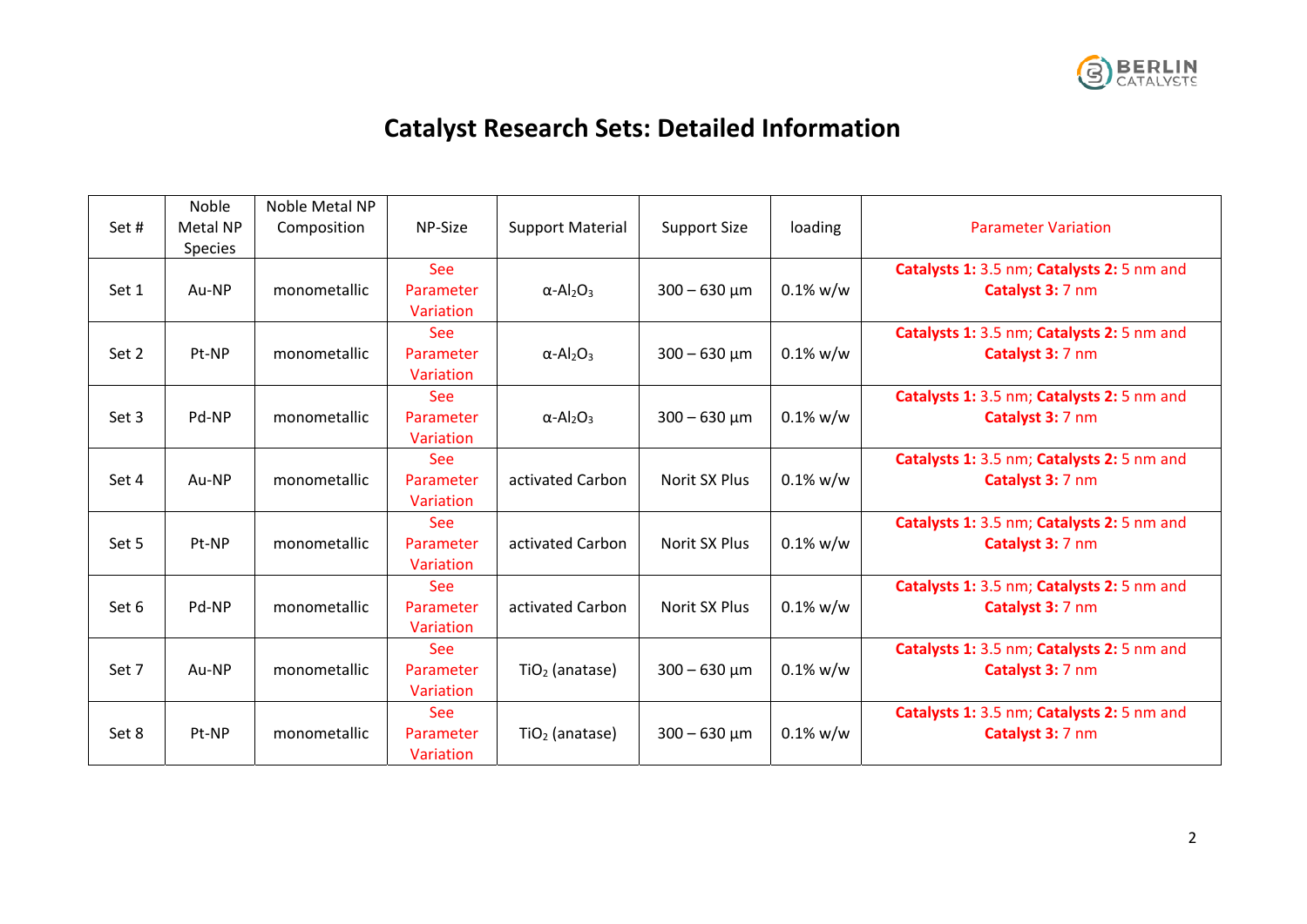

| Set#          | <b>Noble</b><br>Metal NP<br>Species  | Noble Metal NP<br>Composition | NP-Size                              | <b>Support Material</b>                  | <b>Support Size</b> | loading     | <b>Parameter Variation</b>                                     |
|---------------|--------------------------------------|-------------------------------|--------------------------------------|------------------------------------------|---------------------|-------------|----------------------------------------------------------------|
| Set 9         | Pd-NP                                | monometallic                  | <b>See</b><br>Parameter<br>Variation | $TiO2$ (anatase)                         | $300 - 630 \mu m$   | $0.1\%$ w/w | Catalysts 1: 3.5 nm; Catalysts 2: 5 nm and<br>Catalyst 3: 7 nm |
| Set 10        | Au-NP                                | monometallic                  | See<br>Parameter<br>Variation        | ZrO <sub>2</sub>                         | $300 - 630 \mu m$   | $0.1\%$ w/w | Catalysts 1: 3.5 nm; Catalysts 2: 5 nm and<br>Catalyst 3: 7 nm |
| Set 11        | Pt-NP                                | monometallic                  | See<br>Parameter<br>Variation        | ZrO <sub>2</sub>                         | $300 - 630 \mu m$   | $0.1\%$ w/w | Catalysts 1: 3.5 nm; Catalysts 2: 5 nm and<br>Catalyst 3: 7 nm |
| <b>Set 12</b> | Pd-NP                                | monometallic                  | <b>See</b><br>Parameter<br>Variation | ZrO <sub>2</sub>                         | $300 - 630 \mu m$   | $0.1\%$ w/w | Catalysts 1: 3.5 nm; Catalysts 2: 5 nm and<br>Catalyst 3: 7 nm |
|               |                                      |                               |                                      |                                          |                     |             |                                                                |
| Set 13        | See<br>Parameter<br>Variation        | monometallic                  | $3.5 \pm 0.5$ nm                     | $\alpha$ -Al <sub>2</sub> O <sub>3</sub> | $300 - 630 \mu m$   | $0.1\%$ w/w | Catalysts 1: Au-NP, Catalyst 2: Pt-NP and<br>Catalyst 3: Pd-NP |
| Set 14        | <b>See</b><br>Parameter<br>Variation | monometallic                  | $5 \pm 0.5$ nm                       | $\alpha$ -Al <sub>2</sub> O <sub>3</sub> | $300 - 630 \mu m$   | $0.1\%$ w/w | Catalysts 1: Au-NP, Catalyst 2: Pt-NP and<br>Catalyst 3: Pd-NP |
| <b>Set 15</b> | <b>See</b><br>Parameter<br>Variation | monometallic                  | 7 ± 1 nm                             | $\alpha$ -Al <sub>2</sub> O <sub>3</sub> | $300 - 630 \mu m$   | $0.1\%$ w/w | Catalysts 1: Au-NP, Catalyst 2: Pt-NP and<br>Catalyst 3: Pd-NP |
| Set 16        | See<br>Parameter<br>Variation        | monometallic                  | $3.5 \pm 0.5$ nm                     | activated Carbon                         | Norit SX Plus       | $0.1\%$ w/w | Catalysts 1: Au-NP, Catalyst 2: Pt-NP and<br>Catalyst 3: Pd-NP |
| Set 17        | See<br>Parameter<br>Variation        | monometallic                  | $5 \pm 0.5$ nm                       | activated Carbon                         | Norit SX Plus       | $0.1\%$ w/w | Catalysts 1: Au-NP, Catalyst 2: Pt-NP and<br>Catalyst 3: Pd-NP |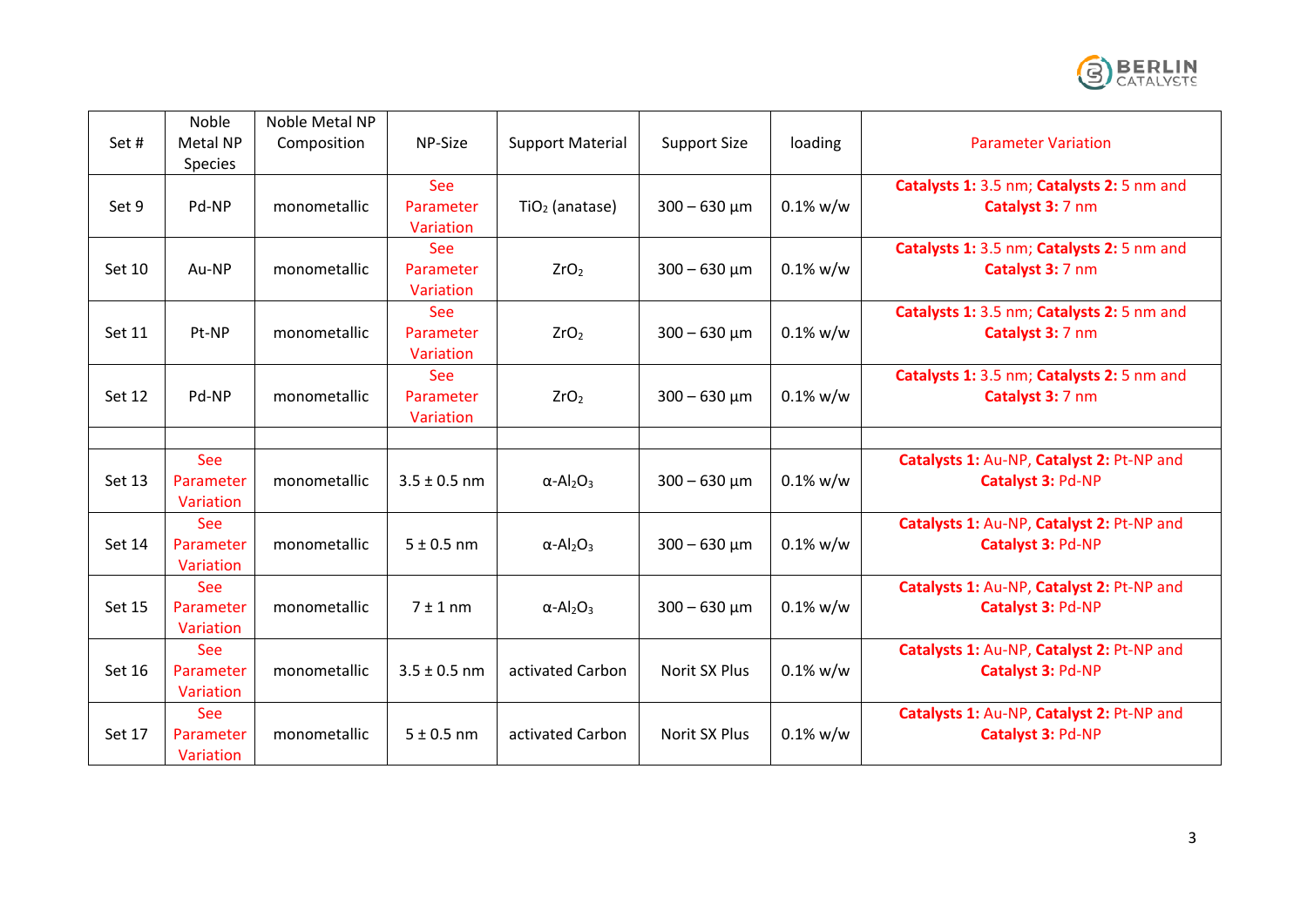

| Set#          | Noble<br>Metal NP<br>Species         | Noble Metal NP<br>Composition | NP-Size          | <b>Support Material</b>                  | <b>Support Size</b>  | loading     | <b>Parameter Variation</b>                                                                          |
|---------------|--------------------------------------|-------------------------------|------------------|------------------------------------------|----------------------|-------------|-----------------------------------------------------------------------------------------------------|
| Set 18        | <b>See</b><br>Parameter<br>Variation | monometallic                  | 7 ± 1 nm         | activated Carbon                         | Norit SX Plus        | $0.1\%$ w/w | Catalysts 1: Au-NP, Catalyst 2: Pt-NP and<br>Catalyst 3: Pd-NP                                      |
| Set 19        | See<br>Parameter<br>Variation        | monometallic                  | $3.5 \pm 0.5$ nm | $TiO2$ (anatase)                         | $300 - 630 \mu m$    | $0.1\%$ w/w | Catalysts 1: Au-NP, Catalyst 2: Pt-NP and<br>Catalyst 3: Pd-NP                                      |
| Set 20        | See<br>Parameter<br>Variation        | monometallic                  | $5 \pm 0.5$ nm   | $TiO2$ (anatase)                         | $300 - 630 \mu m$    | $0.1\%$ w/w | Catalysts 1: Au-NP, Catalyst 2: Pt-NP and<br>Catalyst 3: Pd-NP                                      |
| Set 21        | <b>See</b><br>Parameter<br>Variation | monometallic                  | $7 \pm 1$ nm     | $TiO2$ (anatase)                         | $300 - 630 \mu m$    | $0.1\%$ w/w | Catalysts 1: Au-NP, Catalyst 2: Pt-NP and<br>Catalyst 3: Pd-NP                                      |
| Set 22        | See<br>Parameter<br>Variation        | monometallic                  | $3.5 \pm 0.5$ nm | ZrO <sub>2</sub>                         | $300 - 630 \mu m$    | $0.1\%$ w/w | Catalysts 1: Au-NP, Catalyst 2: Pt-NP and<br>Catalyst 3: Pd-NP                                      |
| Set 23        | <b>See</b><br>Parameter<br>Variation | monometallic                  | $5 \pm 0.5$ nm   | ZrO <sub>2</sub>                         | $300 - 630 \mu m$    | $0.1\%$ w/w | Catalysts 1: Au-NP, Catalyst 2: Pt-NP and<br>Catalyst 3: Pd-NP                                      |
| Set 24        | See<br>Parameter<br>Variation        | monometallic                  | 7 ± 1 nm         | ZrO <sub>2</sub>                         | $300 - 630 \mu m$    | $0.1\%$ w/w | Catalysts 1: Au-NP, Catalyst 2: Pt-NP and<br>Catalyst 3: Pd-NP                                      |
| Set 25        | See<br>Parameter<br>Variation        | bimetallic                    | $3.5 \pm 0.5$ nm | $\alpha$ -Al <sub>2</sub> O <sub>3</sub> | $300 - 630 \mu m$    | $0.1\%$ w/w | Au/Pd (alloys) Catalysts 1: 10/90 mol-%,<br>Catalysts 2: 20/80 mol-% and Catalyst 3: 50/50<br>mol-% |
| <b>Set 26</b> | <b>See</b><br>Parameter<br>Variation | bimetallic                    | $3.5 \pm 0.5$ nm | activated Carbon                         | <b>Norit SX Plus</b> | $0.1\%$ w/w | Au/Pd (alloys) Catalysts 1: 10/90 mol-%,<br>Catalysts 2: 20/80 mol-% and Catalyst 3: 50/50<br>mol-% |
| Set 27        | See<br>Parameter<br>Variation        | bimetallic                    | $3.5 \pm 0.5$ nm | $TiO2$ (anatase)                         | $300 - 630$ µm       | $0.1\%$ w/w | Au/Pd (alloys) Catalysts 1: 10/90 mol-%,<br>Catalysts 2: 20/80 mol-% and Catalyst 3: 50/50<br>mol-% |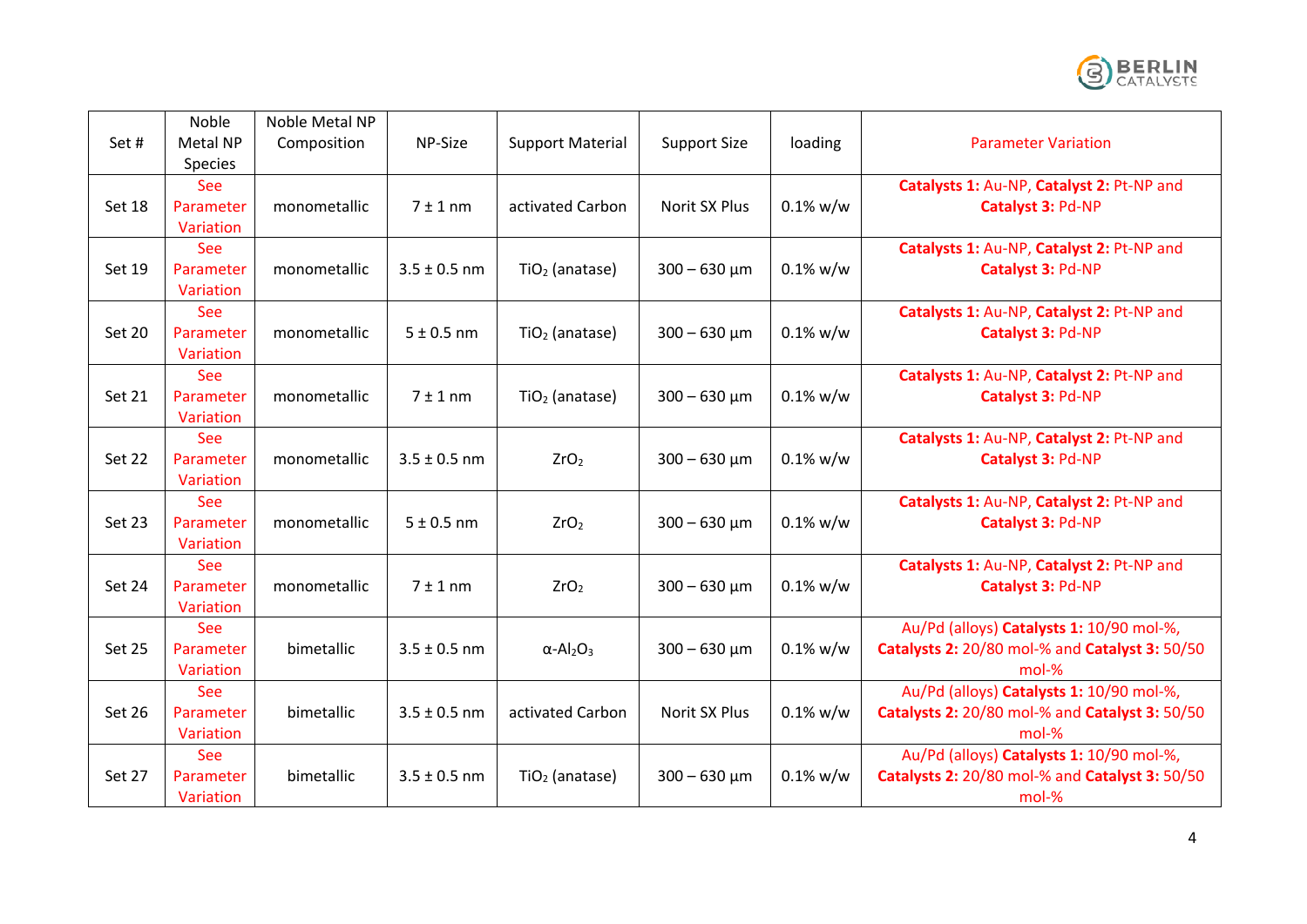

| Set#          | Noble<br>Metal NP<br>Species  | Noble Metal NP<br>Composition | NP-Size          | <b>Support Material</b>    | <b>Support Size</b> | loading     | <b>Parameter Variation</b>                                                                                                                                          |
|---------------|-------------------------------|-------------------------------|------------------|----------------------------|---------------------|-------------|---------------------------------------------------------------------------------------------------------------------------------------------------------------------|
| Set 28        | See<br>Parameter<br>Variation | bimetallic                    | $3.5 \pm 0.5$ nm | ZrO <sub>2</sub>           | $300 - 630 \mu m$   | $0.1\%$ w/w | Au/Pd (alloys) Catalysts 1: 10/90 mol-%,<br><b>Catalysts 2: 20/80 mol-% and Catalyst 3: 50/50</b><br>mol-%                                                          |
|               |                               |                               |                  |                            |                     |             |                                                                                                                                                                     |
| Set 29        | Au-NP                         | monometallic                  | $3.5 \pm 0.5$ nm | See Parameter<br>Variation | $300 - 630 \mu m$   | $0.1\%$ w/w | Catalyst 1: activated Carbon*,<br>Catalyst 2: $\alpha$ -Al <sub>2</sub> O <sub>3</sub> , Catalyst 3: TiO <sub>2</sub> (anatase)<br>and Catalyst 4: ZrO2             |
| Set 30        | Au-NP                         | monometallic                  | $5 \pm 0.5$ nm   | See Parameter<br>Variation | $300 - 630 \mu m$   | $0.1\%$ w/w | Catalyst 1: activated Carbon*,<br>Catalyst 2: $\alpha$ -Al <sub>2</sub> O <sub>3</sub> , Catalyst 3: TiO <sub>2</sub> (anatase)<br>and Catalyst 4: ZrO2             |
| Set 31        | Au-NP                         | monometallic                  | 7 ± 1 nm         | See Parameter<br>Variation | $300 - 630 \mu m$   | $0.1\%$ w/w | Catalyst 1: activated Carbon*,<br>Catalyst 2: $\alpha$ -Al <sub>2</sub> O <sub>3</sub> , Catalyst 3: TiO <sub>2</sub> (anatase)<br>and Catalyst 4: ZrO2             |
| Set 32        | Pt-NP                         | monometallic                  | $3.5 \pm 0.5$ nm | See Parameter<br>Variation | $300 - 630 \mu m$   | $0.1\%$ w/w | Catalyst 1: activated Carbon*,<br>Catalyst 2: $\alpha$ -Al <sub>2</sub> O <sub>3</sub> , Catalyst 3: TiO <sub>2</sub> (anatase)<br>and Catalyst 4: ZrO <sub>2</sub> |
| Set 33        | Pt-NP                         | monometallic                  | $5 \pm 0.5$ nm   | See Parameter<br>Variation | $300 - 630 \mu m$   | $0.1\%$ w/w | Catalyst 1: activated Carbon*,<br>Catalyst 2: $\alpha$ -Al <sub>2</sub> O <sub>3</sub> , Catalyst 3: TiO <sub>2</sub> (anatase)<br>and Catalyst 4: ZrO <sub>2</sub> |
| Set 34        | Pt-NP                         | monometallic                  | $7±1$ nm         | See Parameter<br>Variation | $300 - 630 \mu m$   | $0.1\%$ w/w | Catalyst 1: activated Carbon*,<br>Catalyst 2: $\alpha$ -Al <sub>2</sub> O <sub>3</sub> , Catalyst 3: TiO <sub>2</sub> (anatase)<br>and Catalyst 4: ZrO2             |
| <b>Set 35</b> | Pd-NP                         | monometallic                  | $3.5 \pm 0.5$ nm | See Parameter<br>Variation | $300 - 630 \mu m$   | $0.1\%$ w/w | Catalyst 1: activated Carbon*,<br>Catalyst 2: $\alpha$ -Al <sub>2</sub> O <sub>3</sub> , Catalyst 3: TiO <sub>2</sub> (anatase)<br>and Catalyst 4: ZrO <sub>2</sub> |
| Set 36        | Pd-NP                         | monometallic                  | $5 \pm 0.5$ nm   | See Parameter<br>Variation | $300 - 630 \mu m$   | $0.1\%$ w/w | Catalyst 1: activated Carbon*,<br>Catalyst 2: $\alpha$ -Al <sub>2</sub> O <sub>3</sub> , Catalyst 3: TiO <sub>2</sub> (anatase)<br>and Catalyst 4: ZrO2             |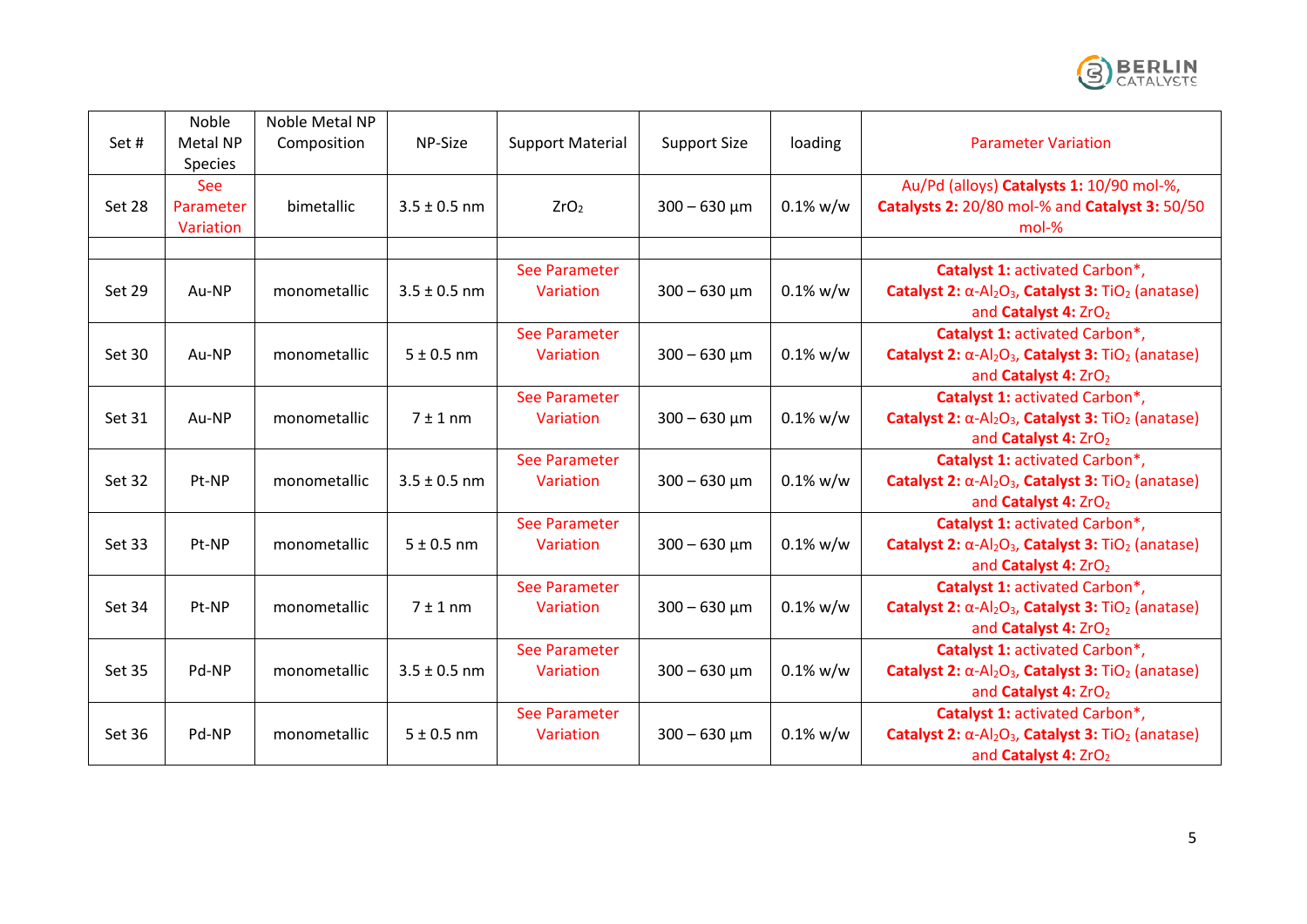

| Set#   | Noble<br>Metal NP<br><b>Species</b> | Noble Metal NP<br>Composition | NP-Size          | <b>Support Material</b>    | <b>Support Size</b> | loading     | <b>Parameter Variation</b>                                                                                                                                          |
|--------|-------------------------------------|-------------------------------|------------------|----------------------------|---------------------|-------------|---------------------------------------------------------------------------------------------------------------------------------------------------------------------|
| Set 37 | Pd-NP                               | monometallic                  | $7 \pm 1$ nm     | See Parameter<br>Variation | $300 - 630 \mu m$   | $0.1\%$ w/w | Catalyst 1: activated Carbon*,<br>Catalyst 2: $\alpha$ -Al <sub>2</sub> O <sub>3</sub> , Catalyst 3: TiO <sub>2</sub> (anatase)<br>and Catalyst 4: ZrO <sub>2</sub> |
| Set 38 | Au/Pd                               | 10/90 mol-%                   | $3.5 \pm 0.5$ nm | See Parameter<br>Variation | $300 - 630 \mu m$   | $0.1\%$ w/w | Catalyst 1: activated Carbon*,<br>Catalyst 2: $\alpha$ -Al <sub>2</sub> O <sub>3</sub> , Catalyst 3: TiO <sub>2</sub> (anatase)<br>and Catalyst 4: ZrO <sub>2</sub> |
| Set 39 | Au/Pd                               | 20/80 mol-%                   | $3.5 \pm 0.5$ nm | See Parameter<br>Variation | $300 - 630 \mu m$   | $0.1\%$ w/w | Catalyst 1: activated Carbon*,<br>Catalyst 2: $\alpha$ -Al <sub>2</sub> O <sub>3</sub> , Catalyst 3: TiO <sub>2</sub> (anatase)<br>and Catalyst 4: ZrO <sub>2</sub> |
| Set 40 | Au/Pd                               | 50/50 mol-%                   | $3.5 \pm 0.5$ nm | See Parameter<br>Variation | $300 - 630 \mu m$   | $0.1\%$ w/w | Catalyst 1: activated Carbon*,<br>Catalyst 2: $\alpha$ -Al <sub>2</sub> O <sub>3</sub> , Catalyst 3: TiO <sub>2</sub> (anatase)<br>and Catalyst 4: ZrO <sub>2</sub> |

\*no Support Size Variation for activated Carbon, always Norit SX Plus Cat (from Cabot Corp.)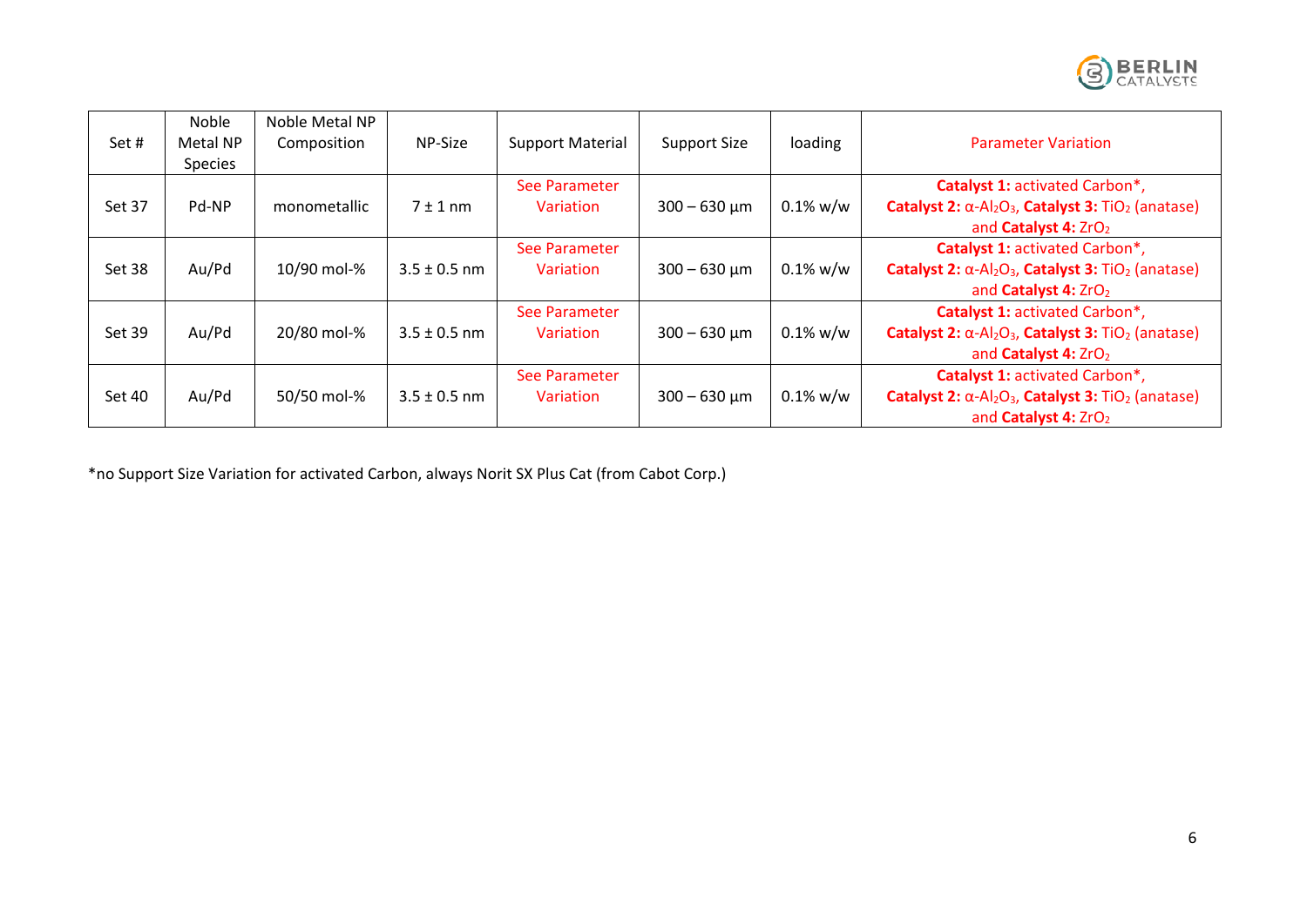

| Set#          | Noble<br>Metal NP<br>Species | Noble Metal NP<br>Composition | NP-Size          | <b>Support Material</b>                  | <b>Support Size</b> | loading                              | <b>Parameter Variation</b>                                                |
|---------------|------------------------------|-------------------------------|------------------|------------------------------------------|---------------------|--------------------------------------|---------------------------------------------------------------------------|
| Set 41        | Au-NP                        | monometallic                  | $3.5 \pm 0.5$ nm | $\alpha$ -Al <sub>2</sub> O <sub>3</sub> | $300 - 630 \mu m$   | See<br>Parameter<br>Variation        | Catalyst 1: 0.05% w/w, Catalyst 2: 0.10% w/w<br>and Catalyst 3: 0.15% w/w |
| Set 42        | Pt-NP                        | monometallic                  | $3.5 \pm 0.5$ nm | $\alpha$ -Al <sub>2</sub> O <sub>3</sub> | $300 - 630 \mu m$   | See<br>Parameter<br>Variation        | Catalyst 1: 0.05% w/w, Catalyst 2: 0.10% w/w<br>and Catalyst 3: 0.15% w/w |
| Set 43        | Pd-NP                        | monometallic                  | $3.5 \pm 0.5$ nm | $\alpha$ -Al <sub>2</sub> O <sub>3</sub> | $300 - 630 \mu m$   | See<br>Parameter<br>Variation        | Catalyst 1: 0.05% w/w, Catalyst 2: 0.10% w/w<br>and Catalyst 3: 0.15% w/w |
| <b>Set 44</b> | Au-NP                        | monometallic                  | $3.5 \pm 0.5$ nm | activated Carbon                         | Norit SX Plus       | See<br>Parameter<br>Variation        | Catalyst 1: 0.05% w/w, Catalyst 2: 0.10% w/w<br>and Catalyst 3: 0.15% w/w |
| <b>Set 45</b> | Pt-NP                        | monometallic                  | $3.5 \pm 0.5$ nm | activated Carbon                         | Norit SX Plus       | See<br>Parameter<br>Variation        | Catalyst 1: 0.05% w/w, Catalyst 2: 0.10% w/w<br>and Catalyst 3: 0.15% w/w |
| <b>Set 46</b> | Pd-NP                        | monometallic                  | $3.5 \pm 0.5$ nm | activated Carbon                         | Norit SX Plus       | See<br>Parameter<br>Variation        | Catalyst 1: 0.05% w/w, Catalyst 2: 0.10% w/w<br>and Catalyst 3: 0.15% w/w |
| Set 47        | Au-NP                        | monometallic                  | $3.5 \pm 0.5$ nm | $TiO2$ (anatase)                         | $300 - 630 \mu m$   | <b>See</b><br>Parameter<br>Variation | Catalyst 1: 0.05% w/w, Catalyst 2: 0.10% w/w<br>and Catalyst 3: 0.15% w/w |
| Set 48        | Pt-NP                        | monometallic                  | $3.5 \pm 0.5$ nm | $TiO2$ (anatase)                         | $300 - 630 \mu m$   | See<br>Parameter<br>Variation        | Catalyst 1: 0.05% w/w, Catalyst 2: 0.10% w/w<br>and Catalyst 3: 0.15% w/w |
| <b>Set 49</b> | Pd-NP                        | monometallic                  | $3.5 \pm 0.5$ nm | $TiO2$ (anatase)                         | $300 - 630 \mu m$   | <b>See</b><br>Parameter<br>Variation | Catalyst 1: 0.05% w/w, Catalyst 2: 0.10% w/w<br>and Catalyst 3: 0.15% w/w |
| <b>Set 50</b> | Au-NP                        | monometallic                  | $3.5 \pm 0.5$ nm | ZrO <sub>2</sub>                         | $300 - 630 \mu m$   | See<br>Parameter<br>Variation        | Catalyst 1: 0.05% w/w, Catalyst 2: 0.10% w/w<br>and Catalyst 3: 0.15% w/w |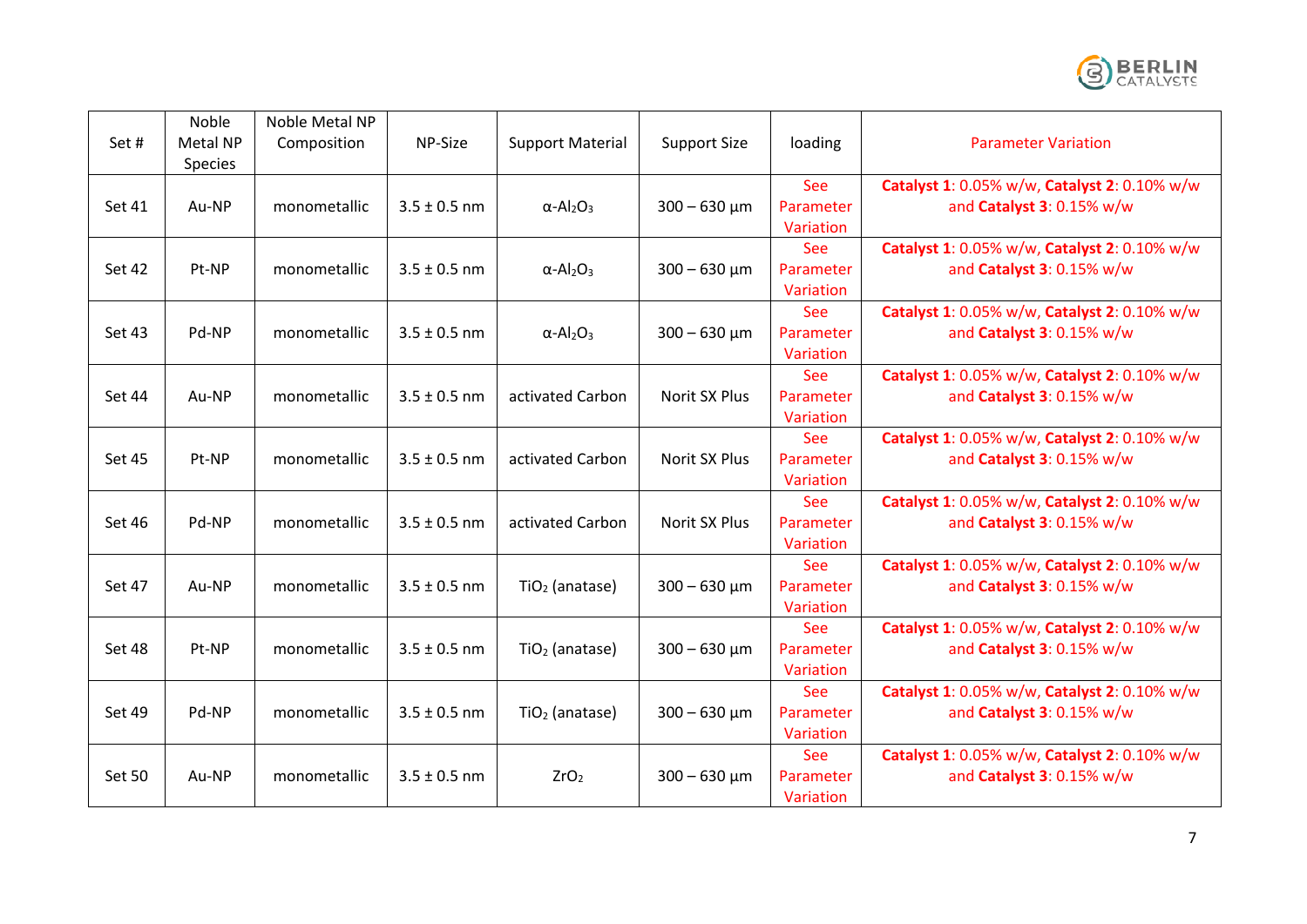

| Set#          | Noble<br>Metal NP<br>Species | Noble Metal NP<br>Composition | NP-Size          | <b>Support Material</b>                  | <b>Support Size</b> | loading                              | <b>Parameter Variation</b>                                                |
|---------------|------------------------------|-------------------------------|------------------|------------------------------------------|---------------------|--------------------------------------|---------------------------------------------------------------------------|
| <b>Set 51</b> | Pt-NP                        | monometallic                  | $3.5 \pm 0.5$ nm | ZrO <sub>2</sub>                         | $300 - 630 \mu m$   | See<br>Parameter<br>Variation        | Catalyst 1: 0.05% w/w, Catalyst 2: 0.10% w/w<br>and Catalyst 3: 0.15% w/w |
| Set 52        | Pd-NP                        | monometallic                  | $3.5 \pm 0.5$ nm | ZrO <sub>2</sub>                         | $300 - 630 \mu m$   | See<br>Parameter<br>Variation        | Catalyst 1: 0.05% w/w, Catalyst 2: 0.10% w/w<br>and Catalyst 3: 0.15% w/w |
| Set 53        | Au-NP                        | monometallic                  | $5 \pm 0.5$ nm   | $\alpha$ -Al <sub>2</sub> O <sub>3</sub> | $300 - 630 \mu m$   | See<br>Parameter<br>Variation        | Catalyst 1: 0.05% w/w, Catalyst 2: 0.10% w/w<br>and Catalyst 3: 0.15% w/w |
| <b>Set 54</b> | Pt-NP                        | monometallic                  | $5 \pm 0.5$ nm   | $\alpha$ -Al <sub>2</sub> O <sub>3</sub> | $300 - 630 \mu m$   | See<br>Parameter<br>Variation        | Catalyst 1: 0.05% w/w, Catalyst 2: 0.10% w/w<br>and Catalyst 3: 0.15% w/w |
| <b>Set 55</b> | Pd-NP                        | monometallic                  | $5 \pm 0.5$ nm   | $\alpha$ -Al <sub>2</sub> O <sub>3</sub> | $300 - 630 \mu m$   | See<br>Parameter<br>Variation        | Catalyst 1: 0.05% w/w, Catalyst 2: 0.10% w/w<br>and Catalyst 3: 0.15% w/w |
| <b>Set 56</b> | Au-NP                        | monometallic                  | $5 \pm 0.5$ nm   | activated Carbon                         | Norit SX Plus       | See<br>Parameter<br>Variation        | Catalyst 1: 0.05% w/w, Catalyst 2: 0.10% w/w<br>and Catalyst 3: 0.15% w/w |
| Set 57        | Pt-NP                        | monometallic                  | $5 \pm 0.5$ nm   | activated Carbon                         | Norit SX Plus       | <b>See</b><br>Parameter<br>Variation | Catalyst 1: 0.05% w/w, Catalyst 2: 0.10% w/w<br>and Catalyst 3: 0.15% w/w |
| Set 58        | Pd-NP                        | monometallic                  | $5 \pm 0.5$ nm   | activated Carbon                         | Norit SX Plus       | See<br>Parameter<br>Variation        | Catalyst 1: 0.05% w/w, Catalyst 2: 0.10% w/w<br>and Catalyst 3: 0.15% w/w |
| <b>Set 59</b> | Au-NP                        | monometallic                  | $5 \pm 0.5$ nm   | $TiO2$ (anatase)                         | $300 - 630 \mu m$   | <b>See</b><br>Parameter<br>Variation | Catalyst 1: 0.05% w/w, Catalyst 2: 0.10% w/w<br>and Catalyst 3: 0.15% w/w |
| Set 60        | Pt-NP                        | monometallic                  | $5 \pm 0.5$ nm   | $TiO2$ (anatase)                         | $300 - 630 \mu m$   | See<br>Parameter<br>Variation        | Catalyst 1: 0.05% w/w, Catalyst 2: 0.10% w/w<br>and Catalyst 3: 0.15% w/w |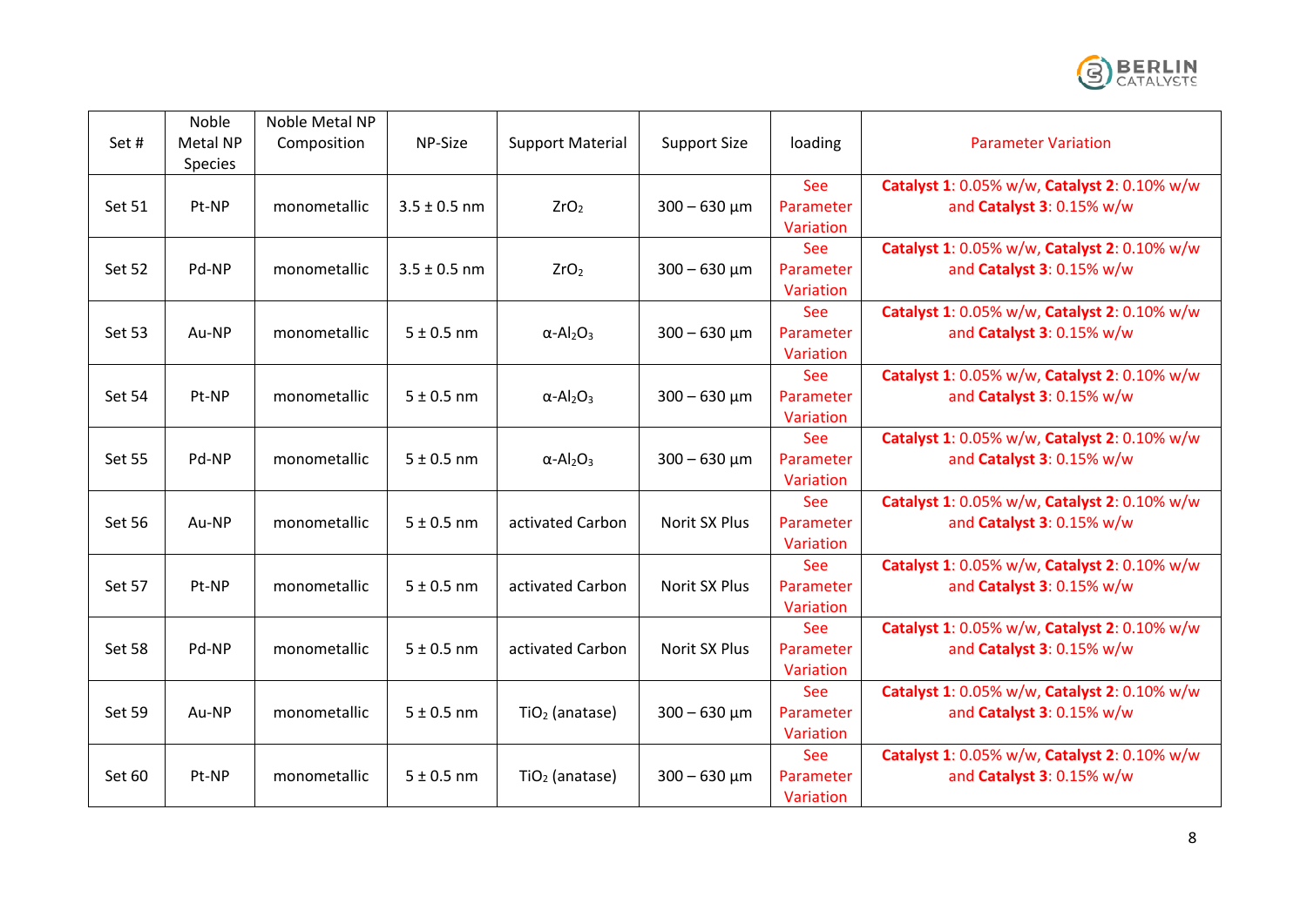

| Set#   | Noble<br>Metal NP<br>Species | Noble Metal NP<br>Composition | NP-Size        | <b>Support Material</b>                  | <b>Support Size</b> | loading                              | Parameter Variation                                                       |
|--------|------------------------------|-------------------------------|----------------|------------------------------------------|---------------------|--------------------------------------|---------------------------------------------------------------------------|
| Set 61 | Pd-NP                        | monometallic                  | $5 \pm 0.5$ nm | $TiO2$ (anatase)                         | $300 - 630 \mu m$   | See<br>Parameter<br>Variation        | Catalyst 1: 0.05% w/w, Catalyst 2: 0.10% w/w<br>and Catalyst 3: 0.15% w/w |
| Set 62 | Au-NP                        | monometallic                  | $5 \pm 0.5$ nm | ZrO <sub>2</sub>                         | $300 - 630 \mu m$   | See<br>Parameter<br>Variation        | Catalyst 1: 0.05% w/w, Catalyst 2: 0.10% w/w<br>and Catalyst 3: 0.15% w/w |
| Set 63 | Pt-NP                        | monometallic                  | $5 \pm 0.5$ nm | ZrO <sub>2</sub>                         | $300 - 630 \mu m$   | <b>See</b><br>Parameter<br>Variation | Catalyst 1: 0.05% w/w, Catalyst 2: 0.10% w/w<br>and Catalyst 3: 0.15% w/w |
| Set 64 | Pd-NP                        | monometallic                  | $5 \pm 0.5$ nm | ZrO <sub>2</sub>                         | $300 - 630 \mu m$   | <b>See</b><br>Parameter<br>Variation | Catalyst 1: 0.05% w/w, Catalyst 2: 0.10% w/w<br>and Catalyst 3: 0.15% w/w |
|        |                              |                               |                |                                          |                     |                                      |                                                                           |
| Set 65 | Au-NP                        | monometallic                  | $7 \pm 1$ nm   | $\alpha$ -Al <sub>2</sub> O <sub>3</sub> | $300 - 630 \mu m$   | See<br>Parameter<br>Variation        | Catalyst 1: 0.05% w/w, Catalyst 2: 0.10% w/w<br>and Catalyst 3: 0.15% w/w |
| Set 66 | Pt-NP                        | monometallic                  | $7±1$ nm       | $\alpha$ -Al <sub>2</sub> O <sub>3</sub> | $300 - 630 \mu m$   | <b>See</b><br>Parameter<br>Variation | Catalyst 1: 0.05% w/w, Catalyst 2: 0.10% w/w<br>and Catalyst 3: 0.15% w/w |
| Set 67 | Pd-NP                        | monometallic                  | $7±1$ nm       | $\alpha$ -Al <sub>2</sub> O <sub>3</sub> | $300 - 630 \mu m$   | <b>See</b><br>Parameter<br>Variation | Catalyst 1: 0.05% w/w, Catalyst 2: 0.10% w/w<br>and Catalyst 3: 0.15% w/w |
| Set 68 | Au-NP                        | monometallic                  | $7 \pm 1$ nm   | activated Carbon                         | Norit SX Plus       | See<br>Parameter<br>Variation        | Catalyst 1: 0.05% w/w, Catalyst 2: 0.10% w/w<br>and Catalyst 3: 0.15% w/w |
| Set 69 | Pt-NP                        | monometallic                  | $7 + 1$ nm     | activated Carbon                         | Norit SX Plus       | See<br>Parameter<br>Variation        | Catalyst 1: 0.05% w/w, Catalyst 2: 0.10% w/w<br>and Catalyst 3: 0.15% w/w |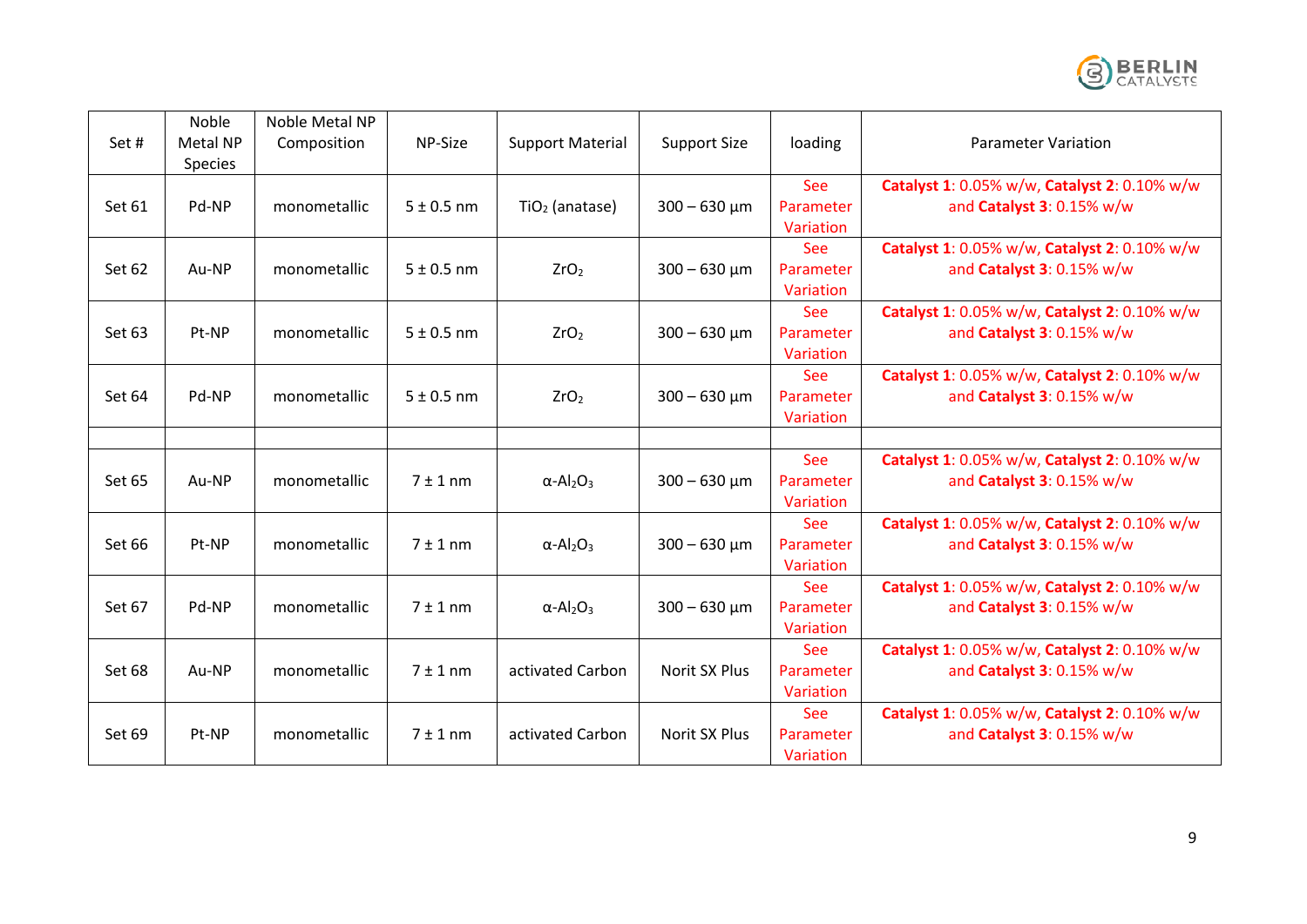

| Set#          | Noble<br>Metal NP<br><b>Species</b> | Noble Metal NP<br>Composition | NP-Size          | <b>Support Material</b>                  | <b>Support Size</b> | loading                              | <b>Parameter Variation</b>                                                |
|---------------|-------------------------------------|-------------------------------|------------------|------------------------------------------|---------------------|--------------------------------------|---------------------------------------------------------------------------|
| Set 70        | Pd-NP                               | monometallic                  | $7 \pm 1$ nm     | activated Carbon                         | Norit SX Plus       | See<br>Parameter<br>Variation        | Catalyst 1: 0.05% w/w, Catalyst 2: 0.10% w/w<br>and Catalyst 3: 0.15% w/w |
| Set 71        | Au-NP                               | monometallic                  | $7 \pm 1$ nm     | $TiO2$ (anatase)                         | $300 - 630 \mu m$   | See<br>Parameter<br>Variation        | Catalyst 1: 0.05% w/w, Catalyst 2: 0.10% w/w<br>and Catalyst 3: 0.15% w/w |
| Set 72        | Pt-NP                               | monometallic                  | $7 \pm 1$ nm     | $TiO2$ (anatase)                         | $300 - 630 \mu m$   | <b>See</b><br>Parameter<br>Variation | Catalyst 1: 0.05% w/w, Catalyst 2: 0.10% w/w<br>and Catalyst 3: 0.15% w/w |
| Set 73        | Pd-NP                               | monometallic                  | $7 \pm 1$ nm     | $TiO2$ (anatase)                         | $300 - 630 \mu m$   | <b>See</b><br>Parameter<br>Variation | Catalyst 1: 0.05% w/w, Catalyst 2: 0.10% w/w<br>and Catalyst 3: 0.15% w/w |
| Set 74        | Au-NP                               | monometallic                  | $7 \pm 1$ nm     | ZrO <sub>2</sub>                         | $300 - 630 \mu m$   | <b>See</b><br>Parameter<br>Variation | Catalyst 1: 0.05% w/w, Catalyst 2: 0.10% w/w<br>and Catalyst 3: 0.15% w/w |
| Set 75        | Pt-NP                               | monometallic                  | $7 \pm 1$ nm     | ZrO <sub>2</sub>                         | $300 - 630 \mu m$   | See<br>Parameter<br>Variation        | Catalyst 1: 0.05% w/w, Catalyst 2: 0.10% w/w<br>and Catalyst 3: 0.15% w/w |
| <b>Set 76</b> | Pd-NP                               | monometallic                  | $7±1$ nm         | ZrO <sub>2</sub>                         | $300 - 630 \mu m$   | <b>See</b><br>Parameter<br>Variation | Catalyst 1: 0.05% w/w, Catalyst 2: 0.10% w/w<br>and Catalyst 3: 0.15% w/w |
|               |                                     |                               |                  |                                          |                     |                                      |                                                                           |
| Set 77        | Au/Pd                               | 10/90 mol-%                   | $3.5 \pm 0.5$ nm | $\alpha$ -Al <sub>2</sub> O <sub>3</sub> | $300 - 630 \mu m$   | See<br>Parameter<br>Variation        | Catalyst 1: 0.05% w/w, Catalyst 2: 0.10% w/w<br>and Catalyst 3: 0.15% w/w |
| Set 78        | Au/Pd                               | 20/80 mol-%                   | $3.5 \pm 0.5$ nm | $\alpha$ -Al <sub>2</sub> O <sub>3</sub> | $300 - 630 \mu m$   | See<br>Parameter<br>Variation        | Catalyst 1: 0.05% w/w, Catalyst 2: 0.10% w/w<br>and Catalyst 3: 0.15% w/w |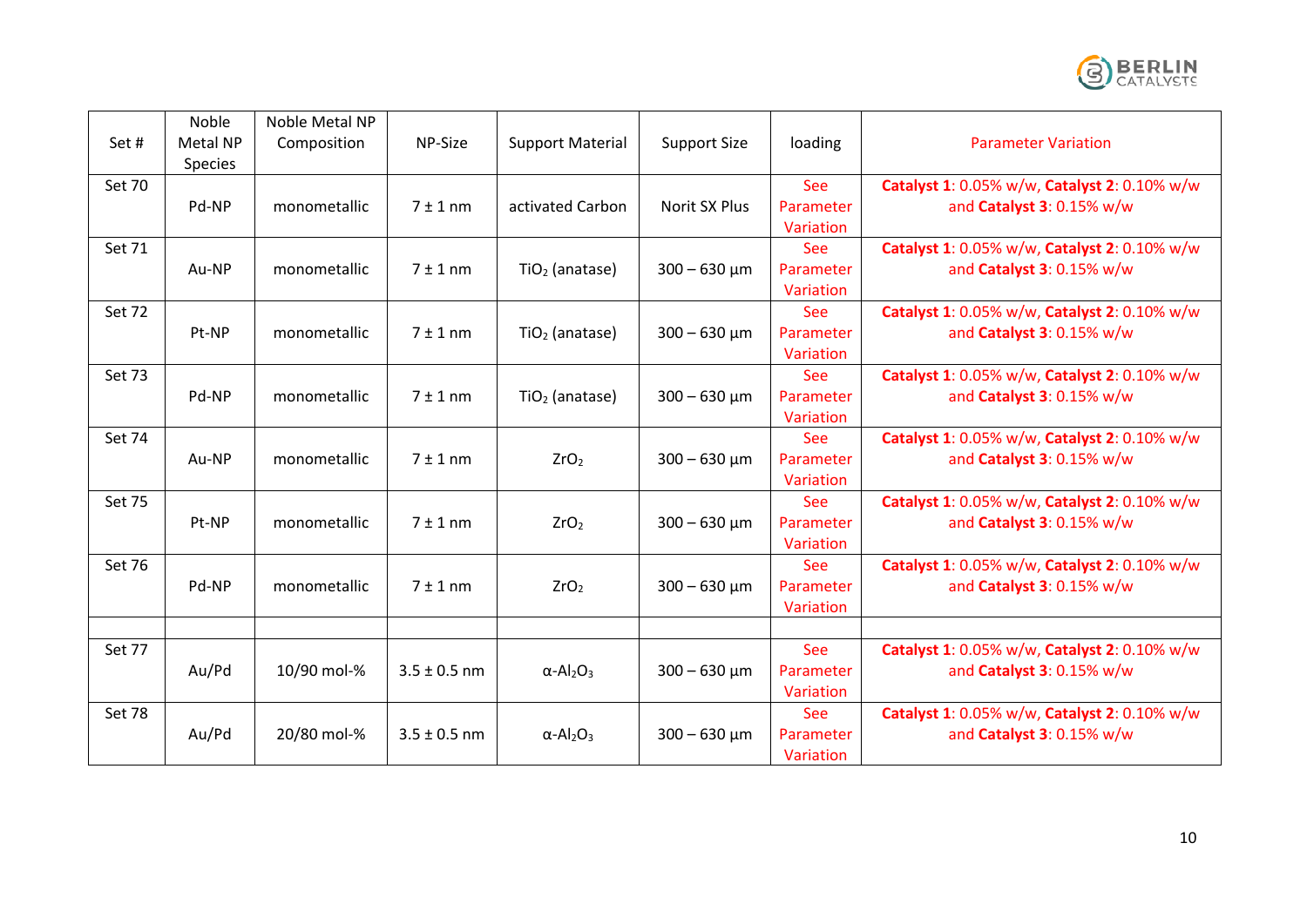

|               | Noble    | Noble Metal NP |                  |                                          |                     |            |                                              |
|---------------|----------|----------------|------------------|------------------------------------------|---------------------|------------|----------------------------------------------|
| Set#          | Metal NP | Composition    | NP-Size          | <b>Support Material</b>                  | <b>Support Size</b> | loading    | <b>Parameter Variation</b>                   |
|               | Species  |                |                  |                                          |                     |            |                                              |
| <b>Set 79</b> |          |                |                  |                                          |                     | See        | Catalyst 1: 0.05% w/w, Catalyst 2: 0.10% w/w |
|               | Au/Pd    | 50/50 mol-%    | $3.5 \pm 0.5$ nm | $\alpha$ -Al <sub>2</sub> O <sub>3</sub> | $300 - 630 \mu m$   | Parameter  | and Catalyst 3: 0.15% w/w                    |
|               |          |                |                  |                                          |                     | Variation  |                                              |
| Set 80        |          |                |                  |                                          |                     | See        | Catalyst 1: 0.05% w/w, Catalyst 2: 0.10% w/w |
|               | Au/Pd    | 10/90 mol-%    | $3.5 \pm 0.5$ nm | activated Carbon                         | Norit SX Plus       | Parameter  | and Catalyst 3: 0.15% w/w                    |
|               |          |                |                  |                                          |                     | Variation  |                                              |
| Set 81        |          |                |                  |                                          |                     | See        | Catalyst 1: 0.05% w/w, Catalyst 2: 0.10% w/w |
|               | Au/Pd    | 20/80 mol-%    | $3.5 \pm 0.5$ nm | activated Carbon                         | Norit SX Plus       | Parameter  | and Catalyst 3: 0.15% w/w                    |
|               |          |                |                  |                                          |                     | Variation  |                                              |
| Set 82        |          |                |                  |                                          |                     | <b>See</b> | Catalyst 1: 0.05% w/w, Catalyst 2: 0.10% w/w |
|               | Au/Pd    | 50/50 mol-%    | $3.5 \pm 0.5$ nm | activated Carbon                         | Norit SX Plus       | Parameter  | and Catalyst 3: 0.15% w/w                    |
|               |          |                |                  |                                          |                     | Variation  |                                              |
| Set 83        |          |                |                  |                                          |                     | <b>See</b> | Catalyst 1: 0.05% w/w, Catalyst 2: 0.10% w/w |
|               | Au/Pd    | 10/90 mol-%    | $3.5 \pm 0.5$ nm | $TiO2$ (anatase)                         | $300 - 630 \mu m$   | Parameter  | and Catalyst 3: 0.15% w/w                    |
|               |          |                |                  |                                          |                     | Variation  |                                              |
| Set 84        |          |                |                  |                                          |                     | See        | Catalyst 1: 0.05% w/w, Catalyst 2: 0.10% w/w |
|               | Au/Pd    | 20/80 mol-%    | $3.5 \pm 0.5$ nm | $TiO2$ (anatase)                         | $300 - 630 \mu m$   | Parameter  | and Catalyst 3: 0.15% w/w                    |
|               |          |                |                  |                                          |                     | Variation  |                                              |
| Set 85        |          |                |                  |                                          |                     | <b>See</b> | Catalyst 1: 0.05% w/w, Catalyst 2: 0.10% w/w |
|               | Au/Pd    | 50/50 mol-%    | $3.5 \pm 0.5$ nm | $TiO2$ (anatase)                         | $300 - 630 \mu m$   | Parameter  | and Catalyst 3: 0.15% w/w                    |
|               |          |                |                  |                                          |                     | Variation  |                                              |
| Set 86        |          |                |                  |                                          |                     | See        | Catalyst 1: 0.05% w/w, Catalyst 2: 0.10% w/w |
|               | Au/Pd    | 10/90 mol-%    | $3.5 \pm 0.5$ nm | ZrO <sub>2</sub>                         | $300 - 630 \mu m$   | Parameter  | and Catalyst 3: 0.15% w/w                    |
|               |          |                |                  |                                          |                     | Variation  |                                              |
| Set 87        |          |                |                  |                                          |                     | <b>See</b> | Catalyst 1: 0.05% w/w, Catalyst 2: 0.10% w/w |
|               | Au/Pd    | 20/80 mol-%    | $3.5 \pm 0.5$ nm | ZrO <sub>2</sub>                         | $300 - 630 \mu m$   | Parameter  | and Catalyst 3: 0.15% w/w                    |
|               |          |                |                  |                                          |                     | Variation  |                                              |
| Set 88        |          |                |                  |                                          |                     | See        | Catalyst 1: 0.05% w/w, Catalyst 2: 0.10% w/w |
|               | Au/Pd    | 50/50 mol-%    | $3.5 \pm 0.5$ nm | ZrO <sub>2</sub>                         | $300 - 630 \mu m$   | Parameter  | and Catalyst 3: 0.15% w/w                    |
|               |          |                |                  |                                          |                     | Variation  |                                              |